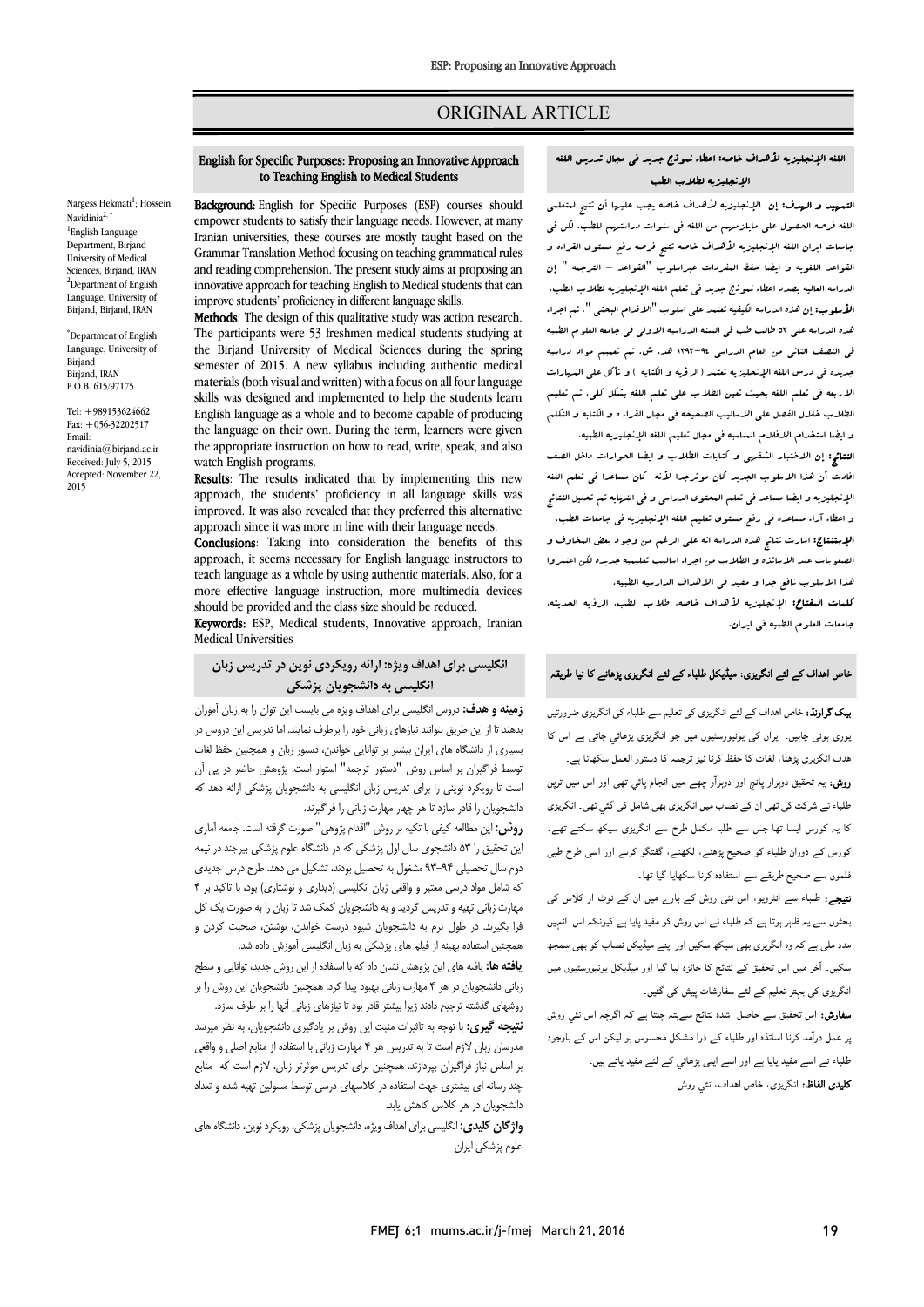$\overline{a}$  $\overline{a}$ 

# **INTRODUCTION**

 The increasing use of English as the international language for scientific, economic, legal, etc. purposes opened doors to courses should be based on the learners' needs and therefore they require careful planning and "pedagogical materials" for the emergence of English for specific purposes (1). ESP a special group of people (1).

 General and ESP courses are the only English language units to satisfy their English language needs. However, the problem is that the books are terminology and translation based and the syllabus is rooted mostly in "grammar- students' communicative needs in today's world. Hayati (2) gives an image of Iranian university ESP classes as teacher centered, and passive students who just translate the texts or copy teacher's translations. The text books impose the students specialized reading texts which the students have to<br>mean of the specialized (2). The English Janguary Medical text books were criticized by some other authors as well. For example, Nagy (4) maintains that Medical English is not what is covered in English medical text books and narrowly reflect the true language needed for medical that students pass at Iranian universities which are supposed translation" method while this method cannot satisfy the memorize the vocabularies (3). The English language students.

 The other problem is the wrong idea of language as a fragmented phenomenon in these kinds of ESP courses and not a true contextualized one (2), while learning a language experiencing in the real life (5). For coming into that experience in life, Antic (6) mentions that students can take the responsibility of helping the teacher finding the material and gaining autonomy which is very important in ESP courses as the students need to satisfy their needs with the<br>English language alone after passing these courses is a living thing which deals with experimenting and English language alone after passing these courses.

 General and ESP courses in many of Iranian Universities are considered as inconsequential and ineffective. Students also do not consider these courses as a learning platform while for language learning. Therefore, it is the time to rethink our approach to teaching ESP to students. What adds to the significance of addressing this issue is the beliefs of many researchers that university students fieed more english<br>language proficiency in order to satisfy all their academic these courses should be a podium of endless opportunities researchers that university students need more English needs (7, 8, 9).

 Regarding what has been mentioned, the present study tried to propose an innovative approach to teaching English to skills and empowering them to be autonomous learners. So, instead of focusing on teaching one language skill, the present study tries to adopt a "Whole Language" approach which "calls for language to be regarded holistically rather  $\overline{\phantom{0}}$ Medical students which aims at improving all 4 language than pieces" (10).

# **METHODS**

#### Participants:

 The participants were 53 freshmen (boys and girls) medical Sciences during the spring semester of 2015. Some of them students studying at the Birjand University of Medical

 coming to the medical school and some others never took part in any courses and only gained their knowledge of English from their school classes, so the participants did not process difficult. Totally, the class was held for 28 sessions two sessions each week on Mondays and Tuesdays for about had benefited from institutional language classes before have similar proficiencies in English which made the teaching 2 hours each.

# Design:

 This qualitative study favored an action research approach, since the course instructors acted as the teachers, researchers, and observers of the process of students' ongoing learning in its authentic context of university class at the birjand University of Medical Sciences, birjand, fran.<br>Action research "refers to a disciplined inquiry done by a teacher with the intent that the research will inform and change his or her practices in the future" (11). This type of research is done in the researcher's teaching context with informing the researchers' practice by focusing on the process of the learner's learning the English language this at the Birjand University of Medical Sciences, Birjand, Iran. his/her students (11). As the present study aimed at qualitative approach seemed more appropriate.

#### Instructional materials:

**instructional materials:**<br>Based on the researchers' decision, a new syllabus was based on the researchers decision, a new synables was designed for the course which was in fact swimming against the mainstream orthodox methods of teaching ESP (which were reading and grammar based). It was enriched by different mediums such as medical texts, films, audio files, reading, writing, listening, and speaking. It was the researchers' responsibility to prepare the teaching materials (written and visual) and bring them to the class. So they prepared a pampmet including selected inedical pieces<br>written by doctors, patients, and medical practitioners and also some texts about the language itself, for example, paragraph transitions, how to learn unknown words, how to approach a new text, how to watch an English movie, how to own a personal dictionary of difficult words, how to learn and brochures, and covered all four language skills namely, prepared a pamphlet including selected medical pieces correct pronunciation of new medical terms, etc.

#### Data collection procedures:

 At the very first session, the students were given a written interview with different items encompassing students' opportunity to learn about their needs and their proficiency level. It should be noted here that for some of the students it was not an easy step to take a departure from the previous approaches they passed in other English courses either at mentioning that teaching ESP courses in Iranian Universities are mostly based on grammar translation method, and strongly rely on text books designed by the "Organization for Researching and Compiling University Text books" which translating technical texts for each major, and rarely pay attention to other language skills such as writing, speaking, and listening. During the course the in-class discussions of the students were taken into considerations and notes were the end of the course again the students were asked to expectations about the course. This way, we could find the public schools or at university contexts. Again it is worth emphasize on memorizing bilingual list of vocabularies and taken by the instructors to check the students' progress. At

 $\overline{a}$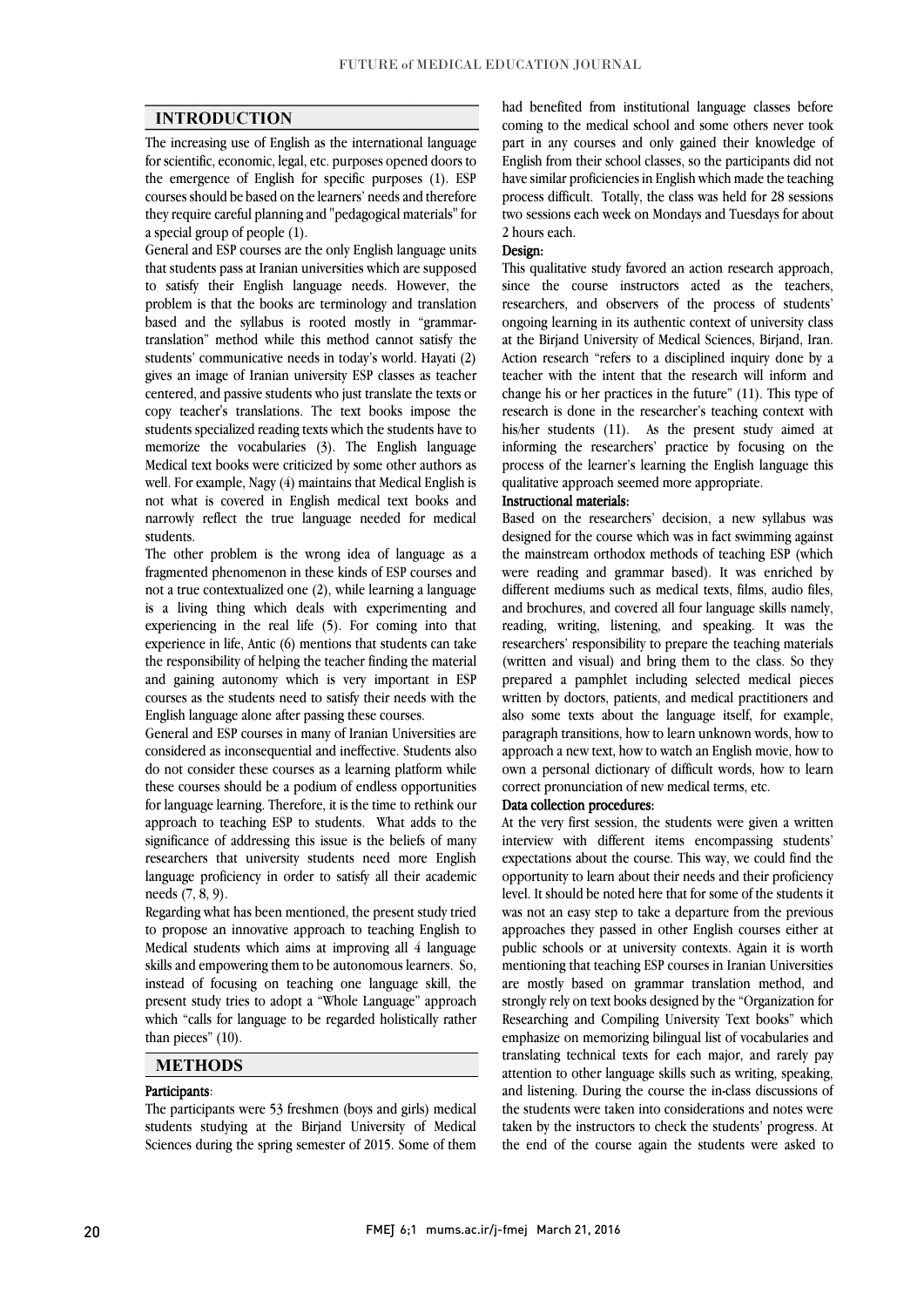answer a written interview and comment on their learning process during the course. Also, in the final exam one of the questions was pertained to the students' understanding of the course and what they had learned in this class.

the course and what they had learned in this class.<br>For getting the students closer to the alternative approach, the first three weeks passed talking about the language itself and how to own a self-voice while using another language through simple paragraph writings and mostly writing reflections. The challenging and distinct atmosphere of the approach and those who disagreed. Meanwhile, students went through different activities linked to learning the language. Reading, watching English programs and writing were the gates for getting the input they needed for learning, class was a battle between those who wanted the innovative each is presented in more details here.

# The procedure of teaching reading:

 Each reading was introduced to students by some questions related to the subject of the text so that the learners became ready, and helped them to focus more. While reading, new medical terms were explained in English and the students were invited to share their ideas about those terms or about the whole texts. Because the texts were all medical and were could put themselves in the writers' shoes and felt as either ready for that. This act reduced their fear of the text, got them written by doctors or patients, students as future physicians doctors or a probable sick person.

 Being aware of what they were reading gave them the power to tackle the unknown sentences. But there was still the tear<br>from difficult words in the text. To handle the problem, students were asked to find at least three main words in the sentences and try to guess the whole idea of the sentence based on them. In this way they did not need to know all the words and they could flow more easily through the text. find the key words, guess their meanings if they did not know them, give the definition or some synonyms, and based on to tackle the unknown sentences. But there was still the fear Accordingly, they were required to look at the words first, these phases get the meaning of the whole sentence.

#### The procedure of working on films:

Ine procedure of working on nims:<br>One of the most prosperous parts of this class for students was the show time of the authentic medical movies. Moving pictures have great potentials for learners especially language learners because they carry meaning in the form of fact films and writing have similar mechanisms, they both are carrier of the language. While in writing words carry the idea, in movies, pictures have this responsibility. Both of them have a kind of reading hidden in them:a writer read as he whites and there is a reader wanting to read the whiteh text, in films the viewers in fact read the pictures. This reality about the films is explained in the theory of 'visual literacy' which can highlight the way for language teachers to use pictures and movies more efficiently in their classes. writing, we used movies to boost students' understanding of the language and help them get the most out of a this course which in essence was turned into a multi-disciplinary rout to pictures which help the students recall the content better. In writes and there is a reader waiting to read the written text, Knowing this theory and the similarities between films and learning English.

 Films were chosen cautiously based on the learners' level of language proficiency and ranged from speeches (TED talks),

 documentaries (Extraordinary people series, Bubble boy), feature films (Patch Adams), and News (KOAT News) which were all medical. Students were eager to watch as they wanted to see and learn about a medical condition and at the better proficiency in English understood the spoken watching the films, new words were explained and the statents were asked to guess the subject of the finit and<br>guess the meaning of unknown words based on the root, prefixes and suffixes, and homonyms and homophones. Again they had the chance to learn about the ideas challenged in the films before watching them. The movies comprehension, so that no one left behind not knowing what had happened. They were wanted to listen carefully and see if they could get the correct pronunciation of the words. We should mention here that Iranian medical terms correctly because some of the terms are simplified according to Farsi pronunciation and some of them are based on French pronunciation, so at the time of watching the films with native English pronunciation, some students had pronunciation was another goal of this class. Again after watching, there was a discussion session about the film shown during which learners shared their ideas. This part of the course was welcomed by the students as they had not seen real medical cases yet (as they were freshmen), so they<br>were eager to watch medical movies and talk about them same time check their understanding. Some of them who had language better and some had more difficulty. So before students were asked to guess the subject of the film and were paused here and there for checking students' students, in general, do not pronounce the English medical difficulty getting the words. Therefore, focusing on were eager to watch medical movies and talk about them.

## The procedure of teaching writing:

 Most sessions, students were assigned written homework based on the texts they had read in the class of they were<br>supposed to read at home. Some of them were in the form of reflections because they were able to write on their own and this gave us the chance to dig into their writing to know more about them and to learn about their needs so we were able to adjust the synabus. As the main idea of this course<br>was an understanding of language in a medical context and helping the students to learn about medical issues via the medium of language, the course was not based on a single predefined book with outdated technical texts. The texts patients or their description of a medical event (a disease or a treatment) for common people with both technical and based on the texts they had read in the class or they were able to adjust the syllabus. As the main idea of this course chosen were in the form of daily language of doctors and general terms.

 Drawing students' attention to form and connecting words example, they were given a list of seemingly unrelated words and were asked to find a connection between them and write one or two paragraphs. Here the students were working on both English language and their medical understanding Writing gave them lots of chance to learn as they could focus on what they were writing and use more words and vocabularies. Also, they had more time to think about the structures they used and to revise and rewrite their texts.<br>Based on students' interviews and comments, it became clear that writing was the most difficult and therefore the least in sentences and paragraphs were of a great importance. For without knowing that they were writing in another language. structures they used and to revise and rewrite their texts.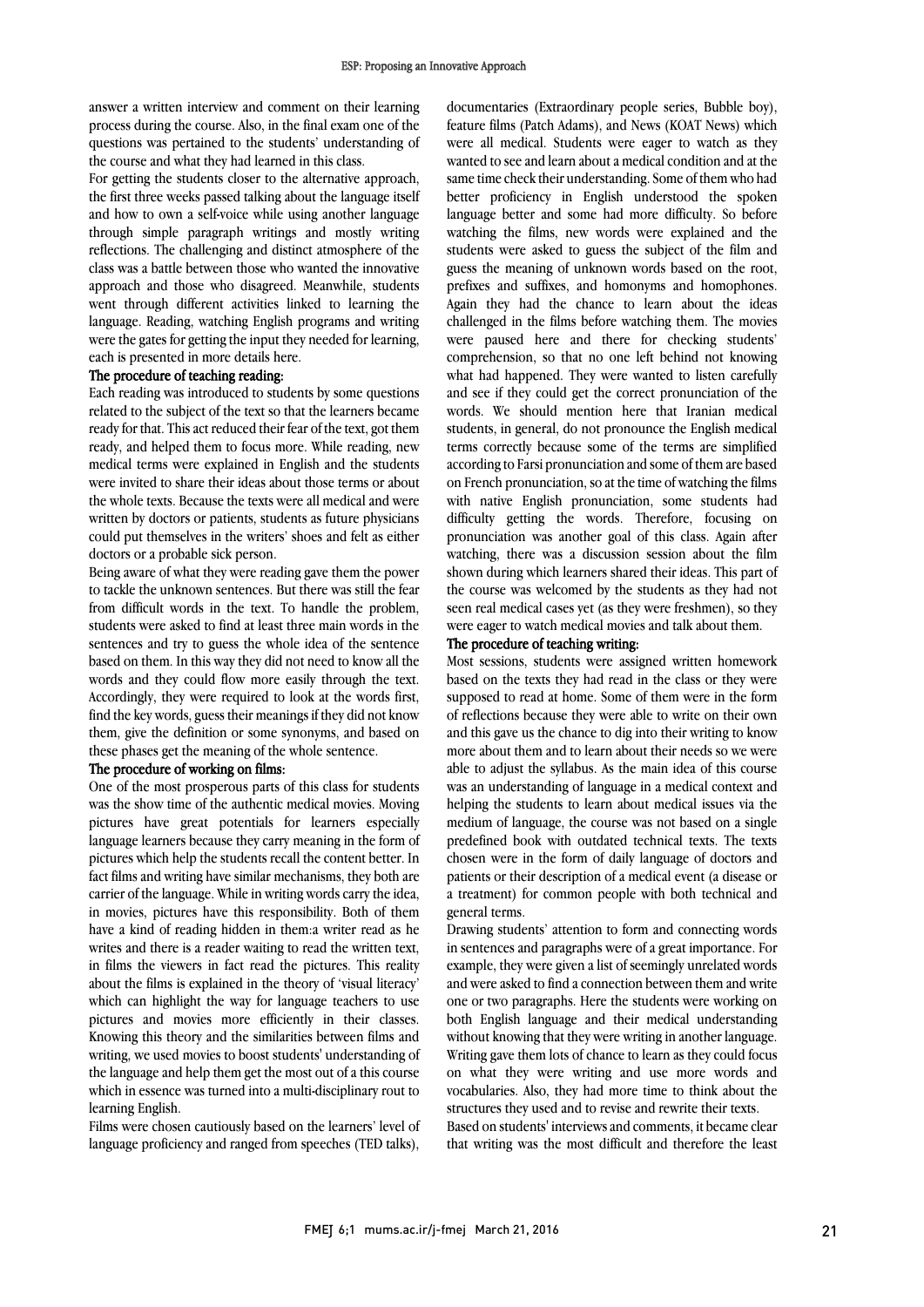favorite language skill for students to learn about although, in actuality, they needed it more than other practices in their journey of studying as they would be required to write various articles in English in future. Accordingly, we started to give them several writing activities such as reflections, listening recordings, and also the most important one, writing based on a template. Writing based on a template was one of the last resorts for students to write in a correct concentrate on the sentences and words so that they could get where the main key words (nouns, adjectives, and verbs) were. Then they deleted those adjectives and nouns and replaced their own vocabularies with the main structure of the time and verbs (optional) and rewrote the sentence with their own story and new words. This way they had a framework, so little by little they learned the correct English sentence and paragraph writing, cloze texts based on some framework. Following reading a text, students were asked to the sentence. For instance, if the tense was in past they kept pattern of writing.

pattern ot writing.<br>Apart from correcting students' papers and homework, we enriched the class with a weblog and uploaded some information, assignments, or review of some of the sessions so that the students could analyze what had happened in the class. We also linked them to some websites which were full some medical dictionaries to help them get the meaning and of medical information written in English language, and also correct pronunciation of the terms.

# **RESULTS**

 The semester commenced with a call for students to think about themselves as future doctors and how they want to be one. Through different writing activities, they were asked to explore their major and why they chose it. Weaving English to medical issues and building knowledge out of them was<br>the main goal of this course, As Natten and Teaher (12) said. "language is not simply a means of expression or communication it is a practice that constructs, and is constructed by the way language learners understand themselves, their social surroundings, their histories, and<br>their possibilities for the future<sup>"</sup> (a.1) the main goal of this course. As Norton and Toohey (12) said their possibilities for the future" (p.1).

 The samples excerpts below from the students' reflections show how they discovered themselves, their major and their language in this class. It is worth noting that in order to meet the ethics of doing a qualitative research the names of the<br>students kent unknown students kept unknown.

The excerpts may include students' errors and mistakes.

# Sample excerpt 1:

 ….. It was a bad night. They took my grandfather to a room English but it was ICU. A man with a white dress came out of the room. My uncle, Mahmood, and my mother and my aunt ran after him, they were speaking. I was listening. He said: "we are trying to keep him alive but it is very hard." …… I night, I changed my opinion because before that I liked to be there was something written on the wall. I didn't know don't know why but I decided to become a doctor. In that a detective like Sherlock Holmes. …..

 I want to be a doctor, I don't know what will happen in the I hope at least I can keep a grandfather alive and make a future but I will do my best to get my specialization in heart.

#### family happy.

## Sample excerpt 2:

Where am I? Can you tell me please? I mean it wasn't exactly what I wanted...

 I am far from sick people and I can't help them. I am in a cage any entertainment in these book. I expected my classes began in hospital, but it is just a wrong imagination, that I with lots of books that I have never seen before. There aren't had in the past. I hope in the future it gets better.

## Sample excerpt 3:

sample excelpt 3:<br>... When I was younger, I thought if I become a doctor I can be useful and help others to feel better. But now I can't realize why I chose to become a doctor. In other words I have no goal for choosing this. Maybe I chose this for my family's rapplies and giory. But sun I have no goal. This not sure<br>with this thought and without any interest I can keep on this happiness and glory. But still I have no goal. I'm not sure way or not.

#### Sample excerpt 4:

 At first my major was math but my father forced me to change my major so I decided to change it, just for money. But know<br>I like this major and I want to help people not for money I like this major and I want to help people not for money.

 At first, the students began thinking about themselves and their future in English so they shared their goals with the instructors. They dived into thinking about their major while students became more familiar with the procedure, students were helped to start producing the language in an organized way. For example, as part of the class procedure, we asked and based on those questions compose their text. For instance, after watching a documentary on a rare disease, one they were beginner students. As the term went on and the the students to write questions before the reading activities of the girls in the class wrote in this way:

#### Sample excerpt 5:

Ī

- What was his purpose in his life?
- How did he connect with his parents?
- How did he pass his time during the day?
- Did he have any hope about the future?
- Then she wrote her text:

 found a solution for his disease that he had to live in a bubble… After a while in 1983 doctors decided that they should infuse bone marrow…. finally he died because of A boy with a special condition was born in 1970…. doctors bacteria in the bone marrow….

*bacteria in the bone marrow....*<br>Watching authentic medical movies and reading related texts resulted in learning about different aspects of being a doctor and changed students' views about their field:

#### Sample excerpt 6:

 ….We learned a doctor cares about his patients and sometimes sacrifice himself for saving people's lives like the floating doctors……

#### Sample excerpt 7:

 In this term … we learned how to be a good doctor and have a good aim. If we want to be a good doctor we should pay attention to patients and learn more about sickness.

It was shown in their comments that they got the difference between this course and the previous ones. They also noted some problems that they faced like the stress that they had in difference among their English proficiency levels. the class because of the large number of students and the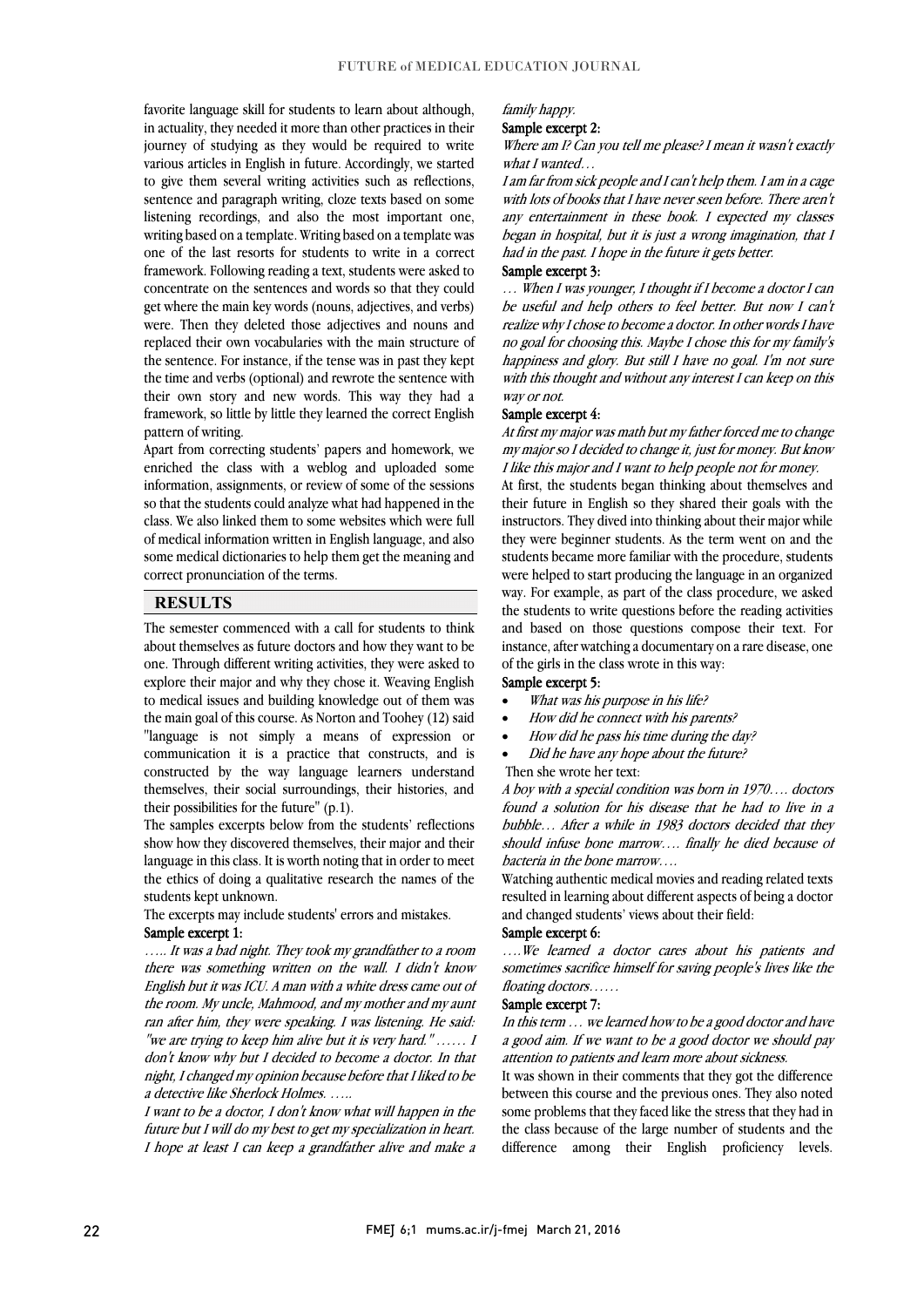Furthermore some of them preferred to have a course book. Although we assigned them a booklet of different texts that we worked, they felt more secure if they could have a "textbook" for the course

#### Sample excerpt 8:

 This class was very useful for me I learned many things about English language and medicine…. I was a little stressed in the class and although I understood all the language in the class, I don't know why I couldn't speak…

## Sample excerpt 9:

 …..aha… apart from all the good points I think if we had a reference book for the exams it was better….

 English courses at universities make the students book for this course. Although having a book may reduce the chaos and disorder in the class and help both the teachers and the students to be more organized, authentic texts and media can also act as rich references in spite of the fact that some people may dictate the fallacy that without prescribed books<br>learning is meaningless and impossible bound so it seems some of them preferred to have a textbook learning is meaningless and impossible.

#### Sample excerpt 10:

 This method of learning was very good because I learned many things about various illnesses and the texts were and the movies that you gave us were really helpful and we authentic……The recordings such as "VOA health report" can practice English in our free time.

 The learning journey that students had with English in this course showed how language can come closer to life of while learning a language. The contextualized language that they experienced in the prepared syllabus or in their own writings displayed the importance of authenticity in language learning, something that the other courses that the students give the students the "readymade fish" rather than teaching learners and help them to reach out of the fears they have passed, lacked, spoon feed approaches to learning which them "how to fish".

## Sample excerpt 11:

 This English Course passed very well because it was really really really difficult for me … because I was not familiar with this method … in contrast to the previous English courses which focused on memorization in this class we learned how educational and I learned many new things though it was to tackle learning a language…

to tackle rearing a language...<br>The result of this study showed that students preferred this active style of teaching which was not tough and fixed and flew between different kinds of texts (written, visual, and audio) and made the class a learning corner which together. The students mentioned that it did not seem like a rigid university course and they felt more like learning with more ease. It was also shown that, there was an emergent need for new, rich, and alive books, references, and teaching language and not a thing which makes them more passive intertwined the medical issues and English language materials that benefit students with the knowledge of and inactive.

# **DISCUSSION**

Ī The results of this qualitative study showed a new face of an  English course in a medical university as a way of observing, reflecting, and acting on a subject matter (here medicine) and a tool in hands of students to embody their worlds in words, as Pennycook (13) noted language is a social act not in this study came across a language they uncovered in medical texts and discovered the world of people who used it and also reflected on their own life as beginner medical students (via the English language) through writing, and<br>consequently they became familiar with lots of diseases and treatments as novice medical students. Our class was indeed challenging the mainstream methods of teaching English at Iranian universities which undermine the role of students in a sole linguistic feature to be learned and taught. Participants students (via the English language) through writing, and learning and focus mostly on reading and grammar rules.

rearning and focus mostly on reading and grammar rules.<br>This study indicated that a language course with its live nature can establish a thriving space for learning both the language and the subject matter. Although the large number of students in one class limited the possibility of innovative and ground-breaking methods are very burdensome for the instructors, with a careful and thoughtful design and syllabus, the difficulties of teaching can be faded away. The present study tried to make a English to students of medicine, as this major stays alive with people, it should benefit from living approaches of teaching and learning. The sparks of this study can turn into flames for those who want to make a change in the teaching approaches of ESP or any other majors that deal<br>with teaching and learning a language working with each and every learner and the fact that these platform for further studies by teachers who want to teach with teaching and learning a language.

 It should be noted that for making any meaningful changes in the status quo of ESP teaching in Iranian universities (which is perceived to be not very effective by the sumeholder, that applying and that containing methods some requirements should be met. Firstly, the number of the students in each class should be reduced so the teachers can apply audio-visual and communicative activities. In the class that we taught, the number of students was 53 which is too proficiency in 4 language skills. Secondly, students should be placed in different classes based on their English proficiency level. This can be determined either by asking them to take a on their English language scores in the university entrance exam. It is clear that teaching heterogeneous classes can be problematic for the teachers and also demotivating for the students because the materials presented may be so difficult applying these changes may be costly for the universities, considering the important role of English in the today's world as the language of science, it is a valuable investment. stakeholders), and applying alternative teaching methods high for a language class aiming at improving students' placement test or by putting them in different classes based for some students and so easy for the others. Although

## **ACKNOWLEDGEMENTS**

 The authors wish to thank the students and the officials of the Birjand University of Medical Sciences who kindly cooperated and supported this project.

#### Conflict of interest: Non-declared

Ī